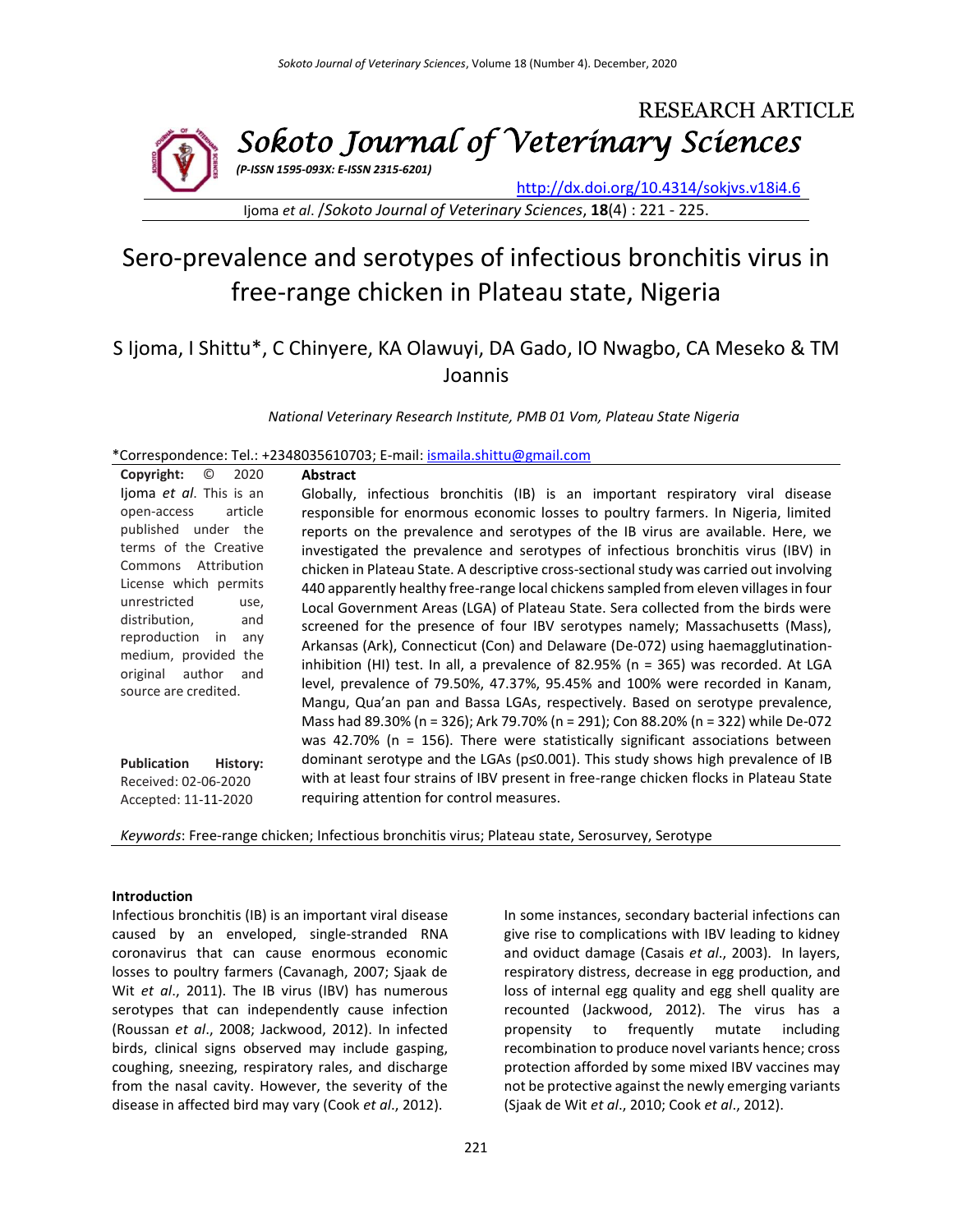Poultry production has been a very important source of livelihood for farmers and the rural dwellers in Nigeria. The Nigeria poultry population is estimated at over 180 million birds comprising of about 80 million free-range and backyard poultry (extensive), 60 million are on semi-extensive while the remaining 60 million are raised on intensive system (FAO, 2018). Diseases have been one of the major challenges to poultry production in Nigeria. Amongst the diseases afflicting poultry production are Newcastle disease, avian cholera, avian mycoplasmosis, coccidiosis and infectious bronchitis. To combat the menace of IB, live attenuated and inactivated IBV vaccines are used in the commercial poultry industry in Nigeria. In contrast, most local chickens and free-range poultry are unvaccinated; especially in rural communities where birds are mainly managed semi–intensively with little or no veterinary care as they are left to scavenge for feed most part of the day. This practice encourages easy spread of infectious agents (Emikpe *et al*., 2010).

In Nigeria, there is dearth of information on the serotypes of IBV circulating in both commercial and rural scavenging poultry, though several reports on the sero-prevalence of IB have been published with varying figures across the country. In southwestern Nigeria comprising Ondo, Oyo, Ogun and Lagos, IBV serosurvey showed prevalence range of 34.2% - 96.67% (Owoade *et al*., 2006; Emikpe *et al*., 2010; Adebiyi and Fagbohun, 2017). In the northern part of Nigeria, studies showed that the overall prevalence of IBV for Sokoto and Borno State were 89% and 26.6%

respectively (Mungadi *et al*., 2015; Shettima *et al*., 2016). Recently, an incidence of IBV in a commercial poultry was reported in Jos South Local Government Area of Plateau State (Shittu *et al*., 2019). In freerange rural poultry of Plateau State, little is however known about the sero-prevalence and serotype(s) of IBV in circulation. The aim of this study was to establish the sero-prevalence and serotype(s) of IBV circulating in local free-range chickens in Plateau State.

#### **Materials and Methods**

#### *Study area*

Plateau State is located between 9.2° and 9.4°N, and between 9.3° and 9.4°E (Ifende *et al*., 2019). Majority (60%) of the State's human population (3.5 million people) practice poultry production where birds are raised in commercial, backyard and free-range systems (Wungak *et al*., 2017).

#### *Data collection and sampling*

In October 2013, a purposeful sampling and descriptive cross-sectional study was carried out involving a total of 440 apparently healthy adult rural local chickens. The samples were collected from eleven villages in four Local Government Areas of Plateau State: Kanam, Mangu, Qua'anpan and Bassa which are major agricultural areas of the State (Figure 1).

Five milliliters of blood were collected via the brachial vein using a syringe and allowed to clot. The samples were then kept in a cold box and transported to the



**Figure 1**: Map of Plateau state showing the locations where samples were collected for the study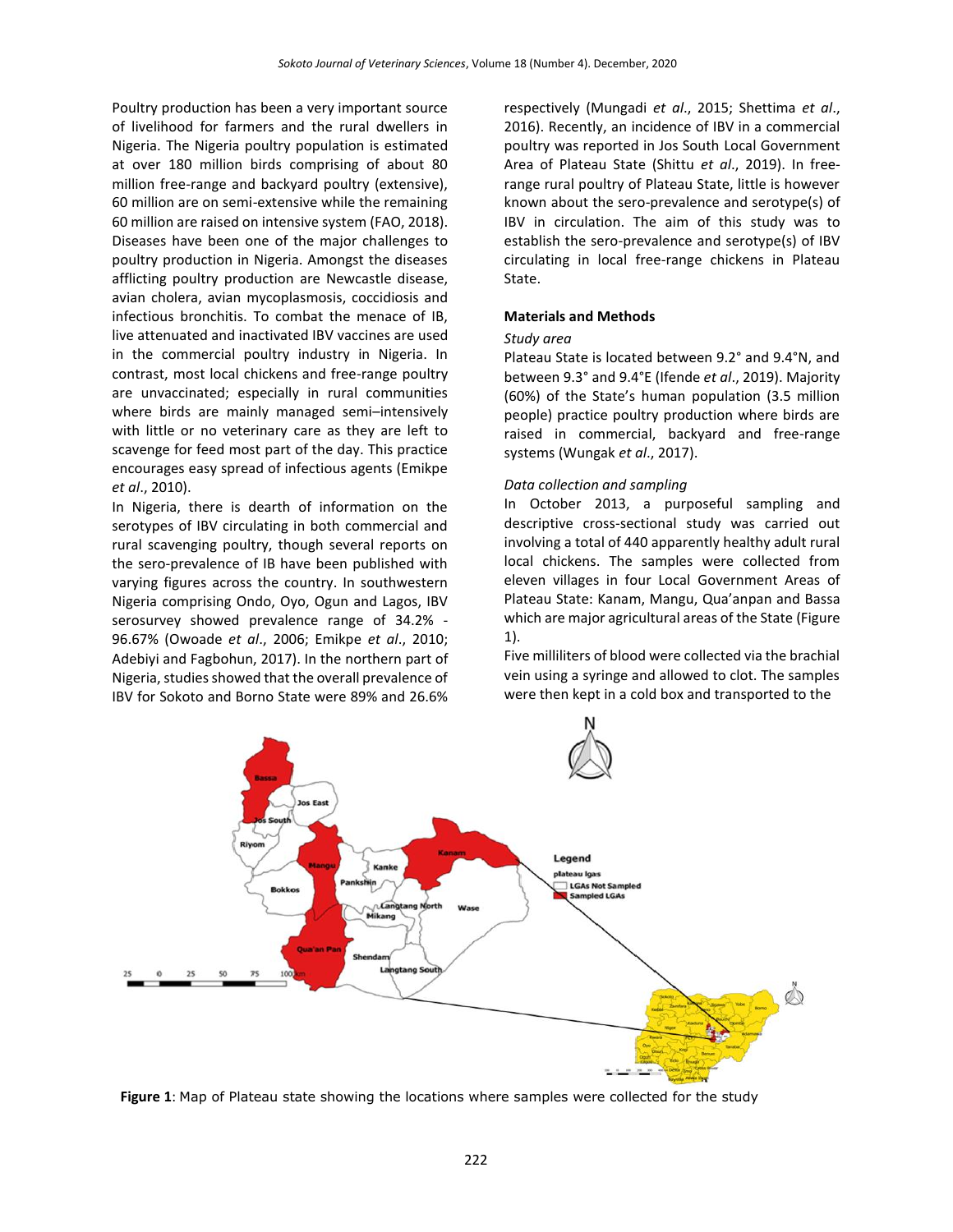laboratory in National Veterinary Research Institute (NVRI) Vom, Plateau State and centrifuged at 1500 rpm (201 g) for 5mins. Sera were aliquoted into sterile tubes and stored at -20°C until tested.

# *Hemagglutination and hemagglutination inhibition test (HA/HI)*

All laboratory tests were conducted at the NVRI, Vom. The HA/HI test was performed as described previously (OIE, 2008) using reference antigens and antisera for IBV serotypes Mass, Ark, Con and De-072 (Charles River, USA). The HA titre of the IBV antigens was determined as the highest dilution that caused agglutination of the red blood cells obtained from specific antibody negative chickens. The HI test was performed using the antigen dilution containing four HA unit (4HAU) of the four reference antigens (serotypes) under investigation alongside their respective positive antisera and the negative control. The HI titre was the highest dilution of antiserum causing complete inhibition of 4HAU. Samples with HI titre of 3Log2 or above were considered as positive. The validity of the results was dependent on obtaining a titre within one dilution of the known titre of the positive control serum for all the serotypes.

# *Statistical analysis*

The results of HI titer of all the sera thus obtained were statistically analyzed using chi square analysis at P<0.05 level of significance. The chi-square analysis was used to compare the serotypes in each LGA to find out if there is a difference in serotypes across the LGAs.

The prevalence was calculated using MS Excel by dividing the number of positive sera in each LGA by the number of sera and multiplying by 100. The confidence interval was calculated using Epi-info while the Chi square analysis was done using SPSS23.

#### **Results**

In all, 365 serum samples (82.95%) were positive for IBV antibodies in the four LGA under investigation. The distribution, by LGA, is as shown in Table 1. IBV sero-prevalence of 79.50%, 47.37%, 95.45% and 100% were recorded in Kanam, Mangu, Qua'an pan and Bassa respectively (Table 1). High seroprevalence and different serotypes of IBV were recorded among free-range poultry flocks, for the first time, in the studied LGAs. The overall seroprevalence of IBV in this survey is 82.95%. In all the LGAs, evidence of circulation of the four IBV serotypes under investigation were found except Qua'an pan where De-072 was not detected (Table 2). Among the LGAs with multiple serotypes, Kanam had the highest prevalence of IBV (53.3%) where more than 1 or 2 serotypes were found, while Qua'an pan had the lowest prevalence (0.0%). As shown in Table 2, Kanam had the highest prevalence (33.4%) where at least 3 or 4 serotypes were found while Mangu had the lowest prevalence (9.9%).

# **Discussion**

The overall IBV sero-prevalence (82.95%) in this survey compared favorably to what was recorded in the southwestern part of Nigeria (82.7%) (Emikpe *et al.*, 2010), 84% (Owoade *et al.*, 2006) and from the northern part of Nigeria Sokoto (84%) (Mungadi *et al.*, 2015). This could suggest the possible carrier status of free-range chickens in the transmission of the virus

|  |  | Table 1: The prevalence of IBV serotype per Local Government Areas (LGAs) |
|--|--|---------------------------------------------------------------------------|
|--|--|---------------------------------------------------------------------------|

| Locations (LGAs) | Number of sera | Number of sera positive | Prevalence | 95% confidence interval (CI) |
|------------------|----------------|-------------------------|------------|------------------------------|
| Bassa            | 138            | 138                     | 100        | $(97.83 - 100)$              |
| Kanam            | 161            | 128                     | 79.50      | $(72.75 - 85.21)$            |
| Mangu            | 78             | 36                      | 47.37      | $(36.35 - 58.59)$            |
| Qua'an pan       | 66             | 63                      | 95.45      | $(88.13 - 98.83)$            |
| Total            | 440            | 365                     |            |                              |
|                  |                |                         |            |                              |

Over all Prevalence 82.95% (95%CI: 79.27 – 86.25)

#### **Table 2**: Prevalence of each serotype in each Local Government Area

| Serotype (s)              | Kanam      | . .<br>Mangu | <b>Bassa</b> | Quan'pan n (%) | $\chi^2$ | p-value |  |
|---------------------------|------------|--------------|--------------|----------------|----------|---------|--|
|                           | n (%)      | n (%)        | n (%)        |                |          |         |  |
| Ark                       | 62(21.3)   | 33(11.3)     | 133 (45.7)   | 63 (21.6)      | 120.08   | ≤0.001  |  |
| Conn                      | 113 (35.1) | 16(5.0)      | 130 (40.4)   | 63 (19.6)      | 79.54    | ≤0.001  |  |
| De072                     | 120 (76.9) | 35 (22.4)    | 1(0.6)       | 0(0.0)         | 326.33   | ≤0.001  |  |
| Mass                      | 95(29.1)   | 31(9.5)      | 137 (42.0)   | 63 (19.3)      | 52.84    | ≤0.001  |  |
| <b>Multiple Serotypes</b> |            |              |              |                |          |         |  |
| 1 or 2                    | 16(53.3)   | 3(10.0)      | 11 (36.7)    | 0(0.0)         | 8.63     | 0.033   |  |
| 3 or 4                    | 112 (33.4) | 33 (9.9)     | 127 (37.9)   | 63 (18.8)      | 100      |         |  |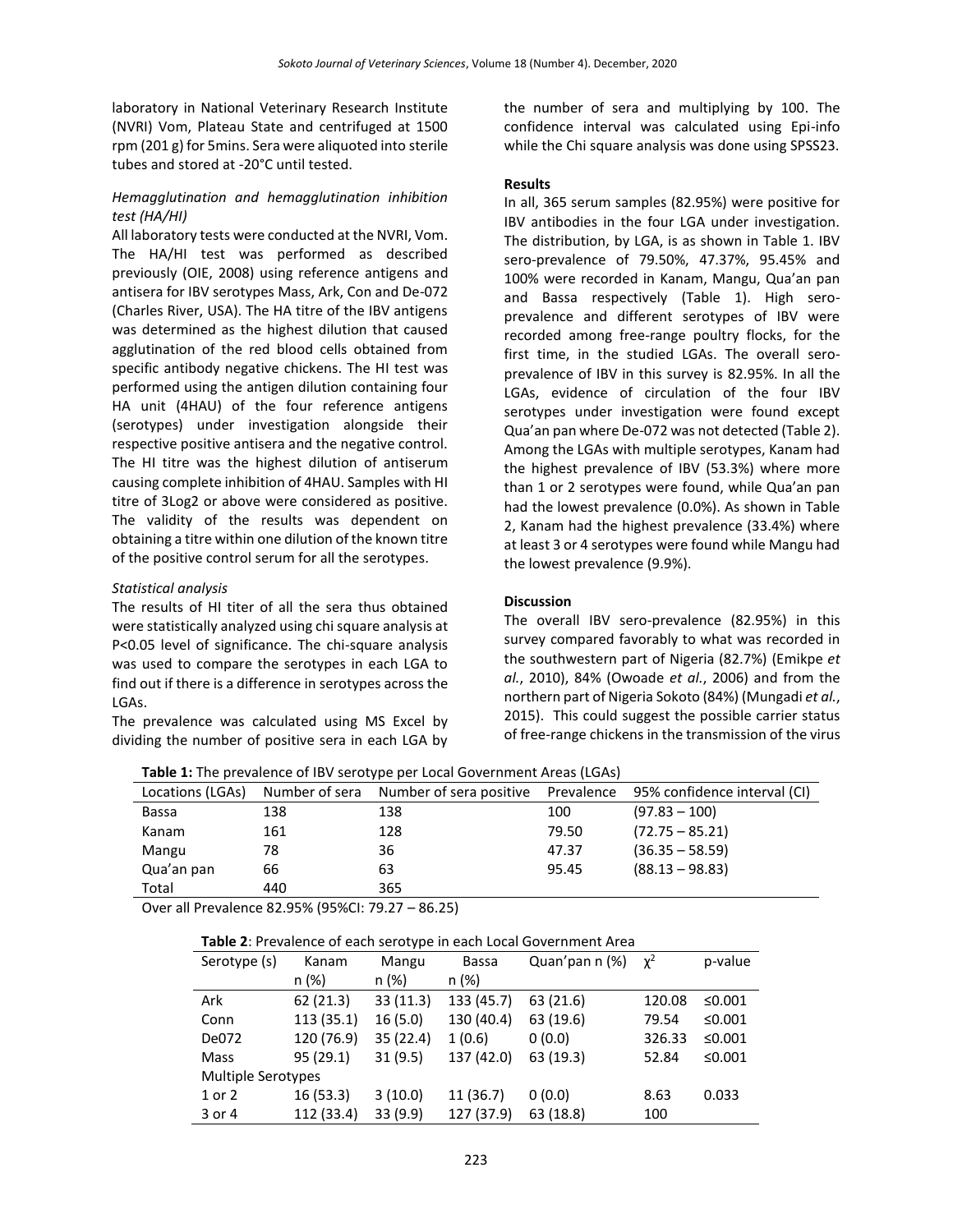to suspecptible commercial poultry (Adebiyi and Fagbohun, 2017). However, the overall seroprevalence of IBV in this study is higher than the study conducted in Maiduguri (26.6%) (Shettima *et al.*, 2016). This may be due to the highly transmissible nature of the disease, its capacity to spread to a substantial distance through aerosol and presence of carriers in the environment (Mungadi *et al.*, 2015).

The finding of high distribution of the Mass serotype with 89.3% across the four Local Government Area in this study supported that of Fellahi *et al*. (2015) who showed that Mass seemed to be the highest in prevalence in a lot of countries when compared to other serotypes given that it was both the first detected and most frequently detected IBV genotype (Fellahi *et al.*, 2015). In commercial poultry, Mass has been identified as the commonly used serotype for vaccination (Shittu *et al.*, 2019). In North America, the commonly used serotypes in most vaccination programs are the Mass, Conn and the Ark (Butcher *et al.*, 2014). Besides North America, the Mass, Ark, Conn and De-072 had been previously detected in poultry flocks in Jordan (Gharaibeh, 2007). The Ark prevalence in Bassa (45.7%) was similar to that found in the USA where the Ark (42.4%) was the most frequently identified type of IBV (Jackwood *et al.*, 2005) Conn and Mass had a prevalence of 13.4% and 10.2% respectively (Jackwood *et al.*, 2005). However, just as it might have taken QX (an Italian isolate of QX strain of IBV) to migrate to Europe from China in about 7 years (Toffan *et al*., 2011), it might be suggested that migration of birds, international trade, poultry importation (both legal and illegal) could be a possible explanation of the fact that the IBV Ark serotype which is found in the US, rarely in Africa; and not previously found in Nigeria can now be found in Plateau State and probably elsewhere (Worthington *et al.*, 2008; Shittu *et al.*, 2019). It is also possible that due to the importation of vaccines from several countries such as US, and other European countries into Nigeria, we now have the Ark strain from vaccine(s) (Worthington *et al.*, 2008; Shittu *et al.*, 2019). Nevertheless, this may be more plausible in commercial farms. This study findings were in freerange local birds that are not known to be vaccinated for IBV. The Ark is an alien wild type in Europe but the vaccine is used because it has been established to be protective against 793B types (Jones *et al.*, 2005). The findings of this present study revealed the first detection of Conn, Ark and De-072 strains of IBV in free-range chicken in Nigeria. Even though, they had been detected in commercial poultry (Shittu *et al.*, 2019). The prevalence of Conn (5.0%) in Mangu LGA is comparable to the cumulative prevalence (13.4%)

reported in the USA from field samples collected during 11 year period occurring throughout the South eastern USA states including North Carolina, Tennessee, Alabama and other Midwest and Western USA states (Jackwood *et al.*, 2005). The present study showed all the serotypes of IBV circulating in all the LGAs except Qua'an pan where De-072 strain of IBV was not detected.

In conclusion, to successfully protect chickens, identifying the prevailing serotypes in peculiar agroecological region and determining the crossprotective potential of available vaccines is vital. It is important that an effective vaccination program be targeted to that area to prevent further spread to other areas either through trade or interaction between migratory IBV positive birds and commercial birds in farms as well as live bird markets and freerange poultry.

No routine vaccination against infectious bronchitis is usually carried out in the area especially in local chickens; the high prevalence seen may be as a result of natural infection. This study clearly shows that several strains of IBV are present in free-range poultry flocks in Plateau State. Furthermore, widespread survey in both commercial and free-range poultry is advocated to help identify the prevalent serotypes in circulation for designing effective vaccination program for IB prevention and control.

# **Acknowledgements**

The authors hereby acknowledge Wungak, Yiltawe Simwal for his help in the use of EPI-info in interpreting the results of this study and Kenneth Ukwueze in creating the map in this study.

# **Conflict of interest**

The authors declare no conflict of interest.

# **References**

- Adebiyi AI & Fagbohun AF (2017). Infectious bronchitis virus in captured free-living, freerange and intensively reared birds in southwest Nigeria. *Folia Veterinaria,* **61**(1): 23–26.
- Casais R, Dove B, Cavanagh D & Britton P (2003). Recombinant avian infectious bronchitis virus expressing a heterologous spike gene demonstrates that the spike protein is a determinant of cell tropism. *Journal of Virology,* **77**(16): 9084–9089.
- Cavanagh D (2007). Coronavirus avian infectious bronchitis virus. *Veterinary Research,* **38**(2): 281–297.